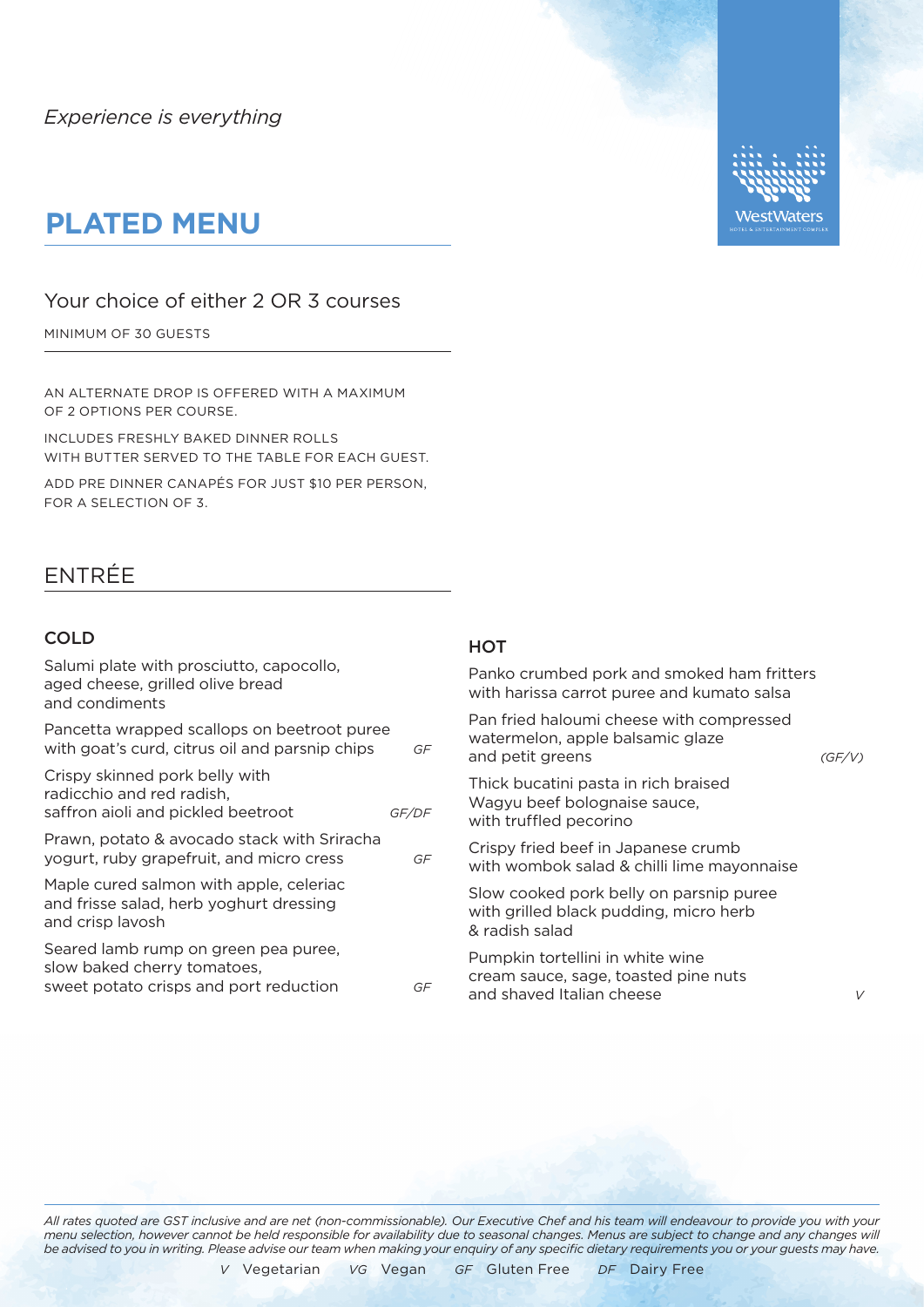# **PLATED MENU**

#### MAIN

#### **CHICKEN**

Marinated chicken breast on pumpkin puree, saffron potato fondant, seasonal greens and spiced jus *GF* Roasted chicken breast with gnocchi Romano, slow baked tomato and creamy white wine and mushroom sauce Prosciutto wrapped chicken breast on slow cooked white bean stew, broccolini, tomato salsa and balsamic glaze *GF* BEEF 6 hour braised beef on mustard mashed potatoes, with roasted baby carrots and rich onion jus *GF* Pan fried fillet of beef with truffled potato gratin, slow baked tomato, port jus and crisp onion ring Grilled sirloin steak on horseradish mashed potato, glazed beets, port wine jus & sweet potato decor *GF* LAMB Seared herb marinated lamb rump on potato and feta puree with buttered green beans, beetroot jus and roasted baby leeks *GF* FISH

9 hour lamb scotch on smoked eggplant puree with fondant potato, wild rocket leaves and carrots crisps *GF*

### PORK

| BBQ grilled pork cutlet on creamed corn,<br>roasted cauliflower and watercress salad.<br>with ranch dressing           | GF   |
|------------------------------------------------------------------------------------------------------------------------|------|
| Slow roasted pork belly roulade on bubble<br>& squeak smash with cider jus, apple compote<br>and crackle crumbs        | GF   |
| FISH                                                                                                                   |      |
| Baked Tasmanian salmon fillet on beetroot<br>puree, with Tuscan kale, roasted kipfler potatoes<br>and citrus olive oil | GF   |
| Seared Barramundi on caramelised shallots<br>with pumpkin & potato gratin, sautéed<br>garden peas and tomato coulis    | GF   |
| <b>VEGETARIAN</b>                                                                                                      |      |
| Roasted pumpkin risotto with baby spinach,<br>goats cheese and crispy parmesan wafer                                   | V/GF |

Sicilian lentil ragu with penne, broad beans, lemon & herb ricotta, crispy leeks *V* Creamy baked potato gratin with blistered cherry tomato, pear and rocket salad *V/GF*

VestWaters

ADD SIDE DISHES FOR JUST \$16 PER TABLE, FOR A SELECTION OF 2

*All rates quoted are GST inclusive and are net (non-commissionable). Our Executive Chef and his team will endeavour to provide you with your menu selection, however cannot be held responsible for availability due to seasonal changes. Menus are subject to change and any changes will be advised to you in writing. Please advise our team when making your enquiry of any specific dietary requirements you or your guests may have.*